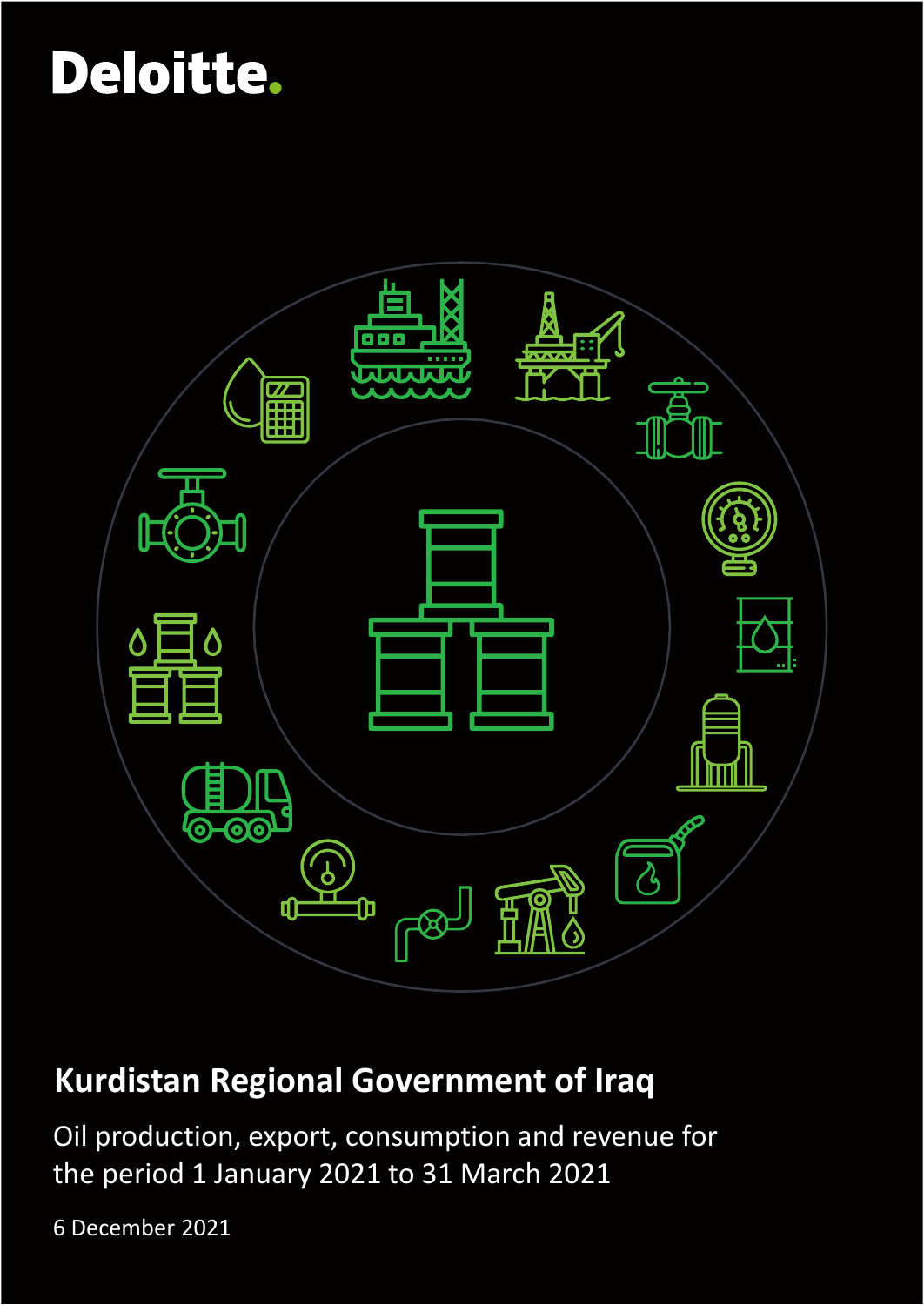#### 6 December 2021

Regional Council for Oil and Gas Affairs

Kurdistan Regional Government

Kurdistan Region, Iraq

#### **Review of the Kurdistan Regional Government of Iraq's oil production, export, consumption and revenue for the period 1 January 2021 to 31 March 2021**

- We were appointed by the Regional Council for Oil and Gas Affairs ("RCOG") of the Kurdistan Regional Government ("KRG") to review oil production, export, consumption and revenue for 2021, as well as prior years 2014 to 2020. 1.1
- We have completed our review of the schedule of oil export, consumption and revenue for the period 1 January 2021 to 31 March 2021 ("Q1 2021"), attached as Schedule 1 to this report. We have previously reviewed and reported on the schedule of oil export, consumption and revenue for the period 1 January 2017 to 31 December 2020. 1.2
- Our procedures involved reviewing export and sales records; undertaking site visits; making inquiries of oil producers; reviewing production metering records; and undertaking other procedures as required. 1.3
- We report our findings below: 1.4
	- Oil export and consumption We did not identify any misstatements in the 1 January 2021 to 31 March 2021 oil export and consumption data. 1.4.1
	- Oil sales We did not identify any misstatements in the 1 January 2021 to 31 March 2021 1.4.2 oil sales data and the net amount received in the period by the KRG.
- This report is limited to the data contained in Schedule 1 and does not extend to any further information that may have been produced or published by the KRG. 1.5
- We used sampling and other techniques to the extent we considered necessary to verify the data in Schedule 1. Our review was dependent on documentation provided by all stakeholders (oil producers, refineries, oil traders, the pipeline operator, and the KRG's Ministry of Natural Resources), and the accuracy and completeness thereof. 1.6
- This report has been prepared for RCOG. Deloitte accepts no responsibility or liability to any third parties for any opinions expressed or any inaccuracy, omission or error regarding any information contained within this report. No party, other than the RCOG, is entitled to rely on this report for any purpose whatsoever. 1.7
- This report and Schedule 1 have also been published in the Arabic and Kurdish languages. In the event of any discrepancies between these documents, the English version is definitive. 1.8

Yours faithfully,

N. Clay.

Neil Hargreaves Deloitte Professional Services (DIFC) Limited

20 tanlos.

Robert O'Hanlon Deloitte & Touche (M.E.)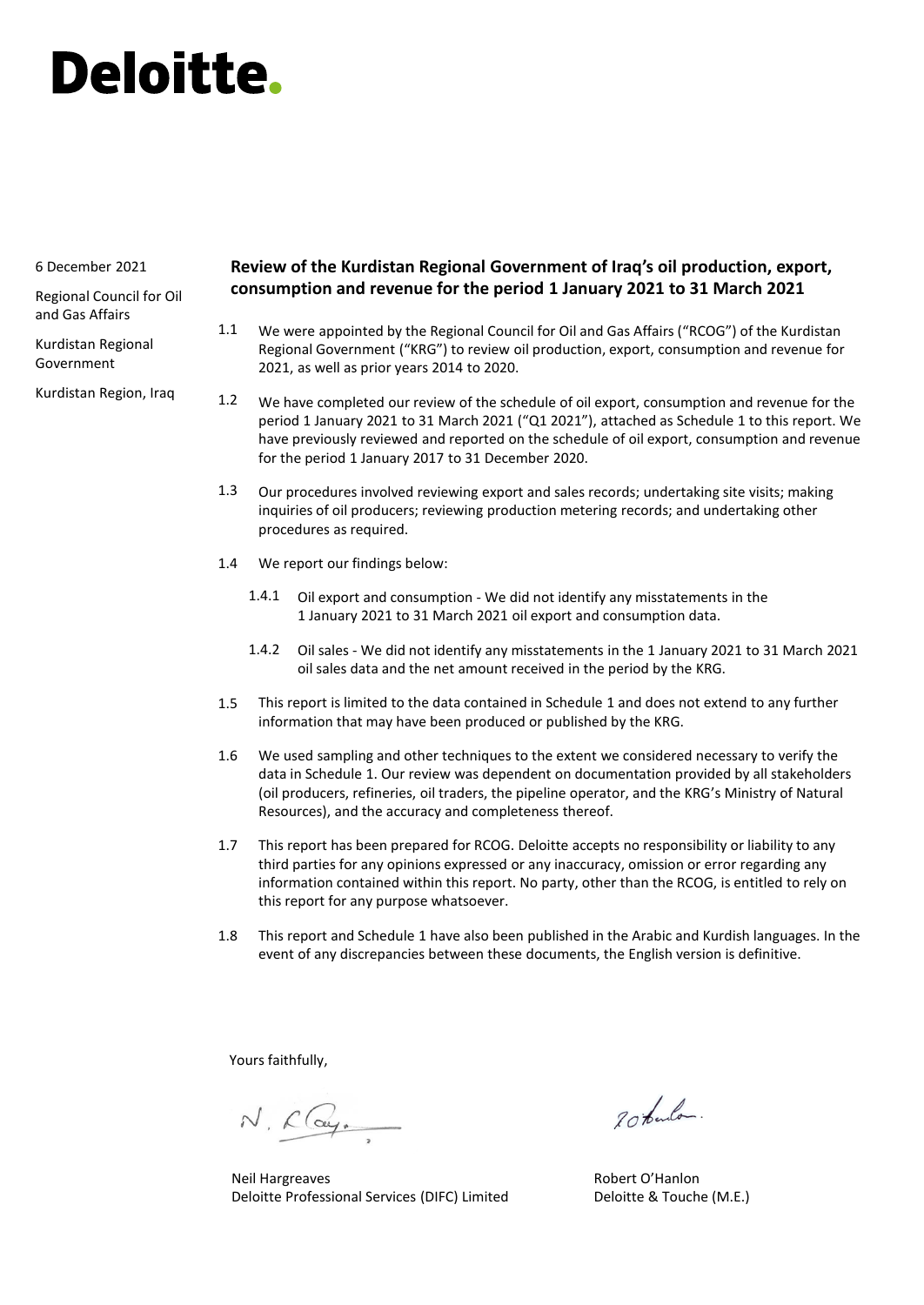## SCHEDULE 1

## Oil production, export, consumption and revenue

### **1 January 2021 to 31 March 2021**

| <b>Oil Exports and Consumption</b>                                                                                                                | <b>Period Total</b> |
|---------------------------------------------------------------------------------------------------------------------------------------------------|---------------------|
| Piped export of crude oil (Note 2 and Note 3)                                                                                                     | 38,135,373 bbls     |
| Crude oil delivered for MNR refining, net of HFO (Note 2)                                                                                         | 1,783,160 bbls      |
| Sales to refineries                                                                                                                               | 124,238 bbls        |
| Total exported & consumed (Note 4)                                                                                                                | 40,042,771 bbls     |
| <b>Pipeline Export Sales Analysis</b>                                                                                                             | <b>Period Total</b> |
| Net oil lifted by the buyers (net quantity after inventory movement and removal of<br>water content) (Note 5)                                     | 37,444,522 bbls     |
| Gross value of crude oil sold                                                                                                                     | 1,833,324,620 USD   |
| Average price per barrel achieved for oil sold (Note 6)                                                                                           | 48.961 USD/bbl      |
|                                                                                                                                                   |                     |
| <b>Refinery and Local Sales Analysis</b>                                                                                                          | <b>Period Total</b> |
| Net oil (crude and condensate) lifted by the buyers (net quantity after removal of<br>water content and evaporation losses during transportation) | 124,238 bbls        |
| Gross value of crude and condensate sold                                                                                                          | 7,388,907 USD       |
| Average price per barrel achieved for oil sold                                                                                                    | 59.474 USD/bbl      |
| <b>Financial Flows</b>                                                                                                                            | <b>Period Total</b> |
| Gross value of crude oil and condensate sold (Piped exports and local sales)                                                                      | 1,840,713,527 USD   |
| Net movement in buyer account balances (Note 7)                                                                                                   | (234,389,588) USD   |
| Interest and other charges (Note 8)                                                                                                               | (24,285,483) USD    |
| Payments made to oil producers                                                                                                                    | (456,172,018) USD   |
| Tariff payments to Turkish Energy Company (TEC)                                                                                                   | (52,745,954) USD    |
| Payments made to Kurdistan Pipeline Company (KPC) under the pipeline<br>concession agreement                                                      | (215,480,909) USD   |
| Payment made to other parties by, or on behalf of, the KRG (Note 9)                                                                               | (14,888,907) USD    |
| Net cash balance received by the KRG for sales and related activities                                                                             | 842,750,668 USD     |
| Additional advance payment from buyer not yet released to the KRG (Note 10)                                                                       | 310,000,000 Euro    |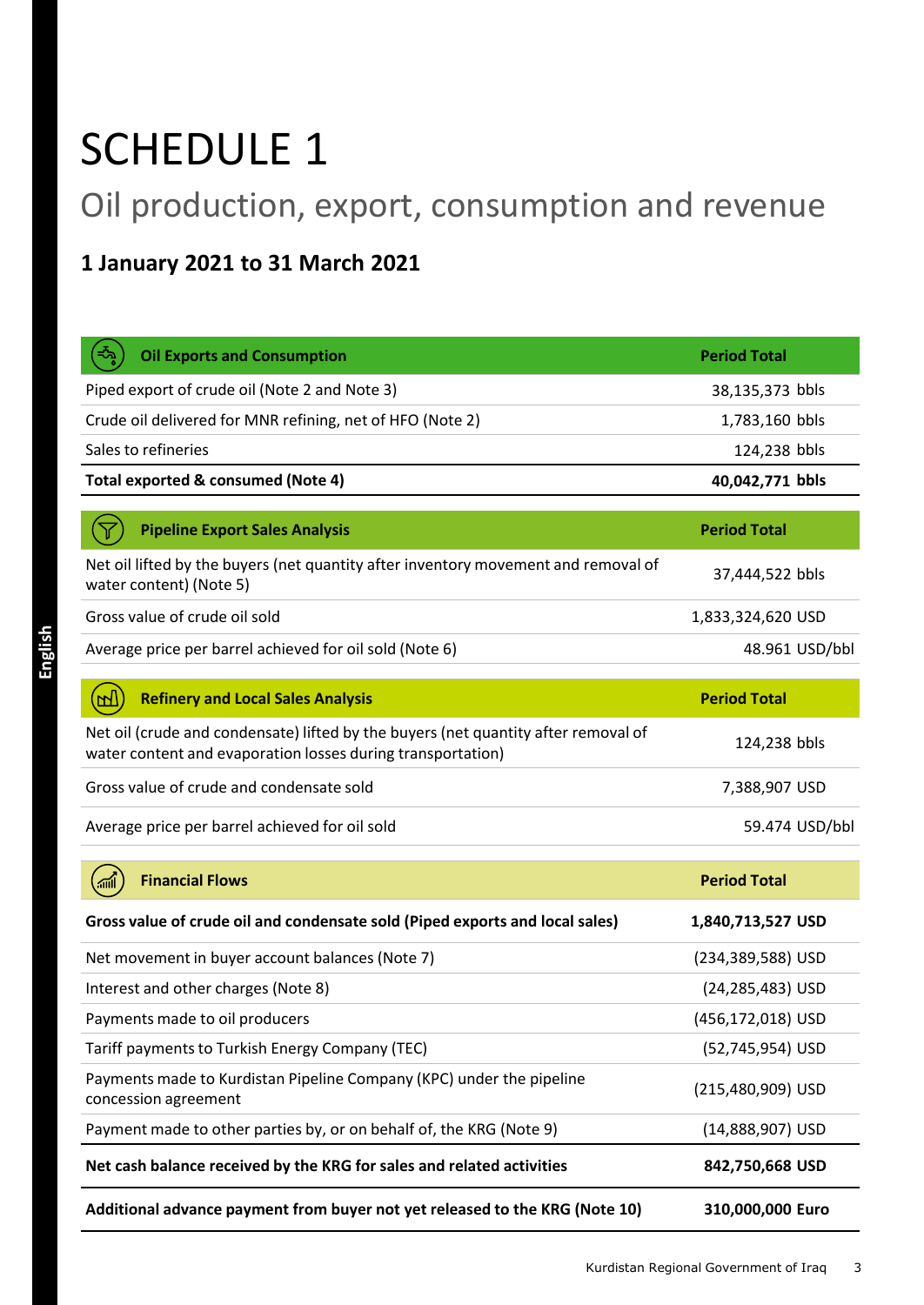## NOTES TO SCHEDULE 1

### Oil production, export, consumption and revenue

### **1 January 2021 to 31 March 2021**

#### **Note 1**

All figures in Schedule 1 for the period 1 January 2021 to 31 March 2021 oil production, export, consumption and revenue data are based on the records provided by stakeholders to the KRG. The KRG pipeline has also been used to export North Oil Company (NOC) crude oil during the period. This oil is not included in Schedule 1.

#### **Note 2**

Piped export of crude oil includes 297,580 bbls of refined heavy fuel oil surplus to internal consumption during the period.

| Note 3                                         |            |             |
|------------------------------------------------|------------|-------------|
| Gross crude oil lifted by the buyers           | 37,564,264 | bbls        |
| Increase (decrease) in storage at oil terminal | 571.109    | bbls        |
| Piped export of crude oil                      | 38,135,373 | <b>bbls</b> |
|                                                |            |             |

#### **Note 4**

Total oil exported and consumed represents the production from KRG-operated fields, after taking account of the following:

- i. The change in the quantity of oil in the pipeline during the period;
- ii. Operational losses and volume differences during pipeline and trucking transportation due to repairs, metering calibration differences, evaporation during trucking condensate, etc.; and
- iii. Timing differences between pipeline inputs from NOC and the allocation of NOC oil at the export terminal.

#### **Note 5**

Gross piped exports are 37,564,264 bbls whereas the net piped export sales are 37,444,522 bbls. The difference between the gross and net piped exports is due to the removal of contaminants such as water.

#### **Note 6**

The net piped export barrels and average price per barrel achieved for oil sold by month is as follows:

|                | January 2021    | February 2021   | <b>March 2021</b> | Q1 2021         |
|----------------|-----------------|-----------------|-------------------|-----------------|
|                | 12,273,995 bbls | 12,152,497 bbls | 13,018,030 bbls   | 37,444,522 bbls |
|                | 43.447 USD/bbl  | 50.098 USD/bbl  | 53.099 USD/bbl    | 48.961 USD/bbl  |
| <b>Allaham</b> |                 |                 |                   |                 |

**Note 7**

The net movement in buyer account balances during the period was a decrease of USD 234,389,588. The resulting total balance owing from the KRG to buyers at the end of the period was USD 3,978,770,216. Part of this balance includes amounts advanced in Euro that are to be repaid in Euro at the prevailing exchange rate at the time of settlement, therefore the final repayment amount may differ from the current period balance stated in this note. Claims from the buyers that are pending MNR approval are not included in this balance.

#### **Note 8**

Interest and other charges of USD 24,285,483 is made up of the following:

- i. USD 10,328,247 in interest charges, of which USD 5,049,207 relates to a prior year but was approved in the current period;
- ii. USD 5,968,209 in shipping costs and claims related to 2019/2020 contaminated cargoes;
- iii. USD 4,376,825 for logistical support services;
- iv. USD 2,220,906 in demurrage claims against prior period shipments approved in the current period; and
- v. USD 1,391,296 in off spec claims against prior period shipments that were approved in the current period.

#### **Note 9**

Payments to other parties of USD 14,888,907 is made up of the following:

- i. USD 7,500,000 for legal services and retainer for the KRG; and<br>ii. USD 7.388.907 for fuel purchased for the Ministry of Electricity
- USD 7,388,907 for fuel purchased for the Ministry of Electricity.

#### **Note 10**

Effective 1 January 2021, Euro 310 million that had previously been paid by a buyer and held in escrow in a bank account in Lebanon, has been reclassified as an advance payment. This amount has not yet been reported in the net movement in buyer account balances or total balance owing from the KRG to the buyers in Note 7 (above) as the funds have not yet been released to the KRG. Banks in Lebanon continue to restrict the movement of foreign currency outside the country. In addition to this Euro 310 million, and as reported previously, USD 294 million of KRG oil revenues also remain held in a bank account in Lebanon.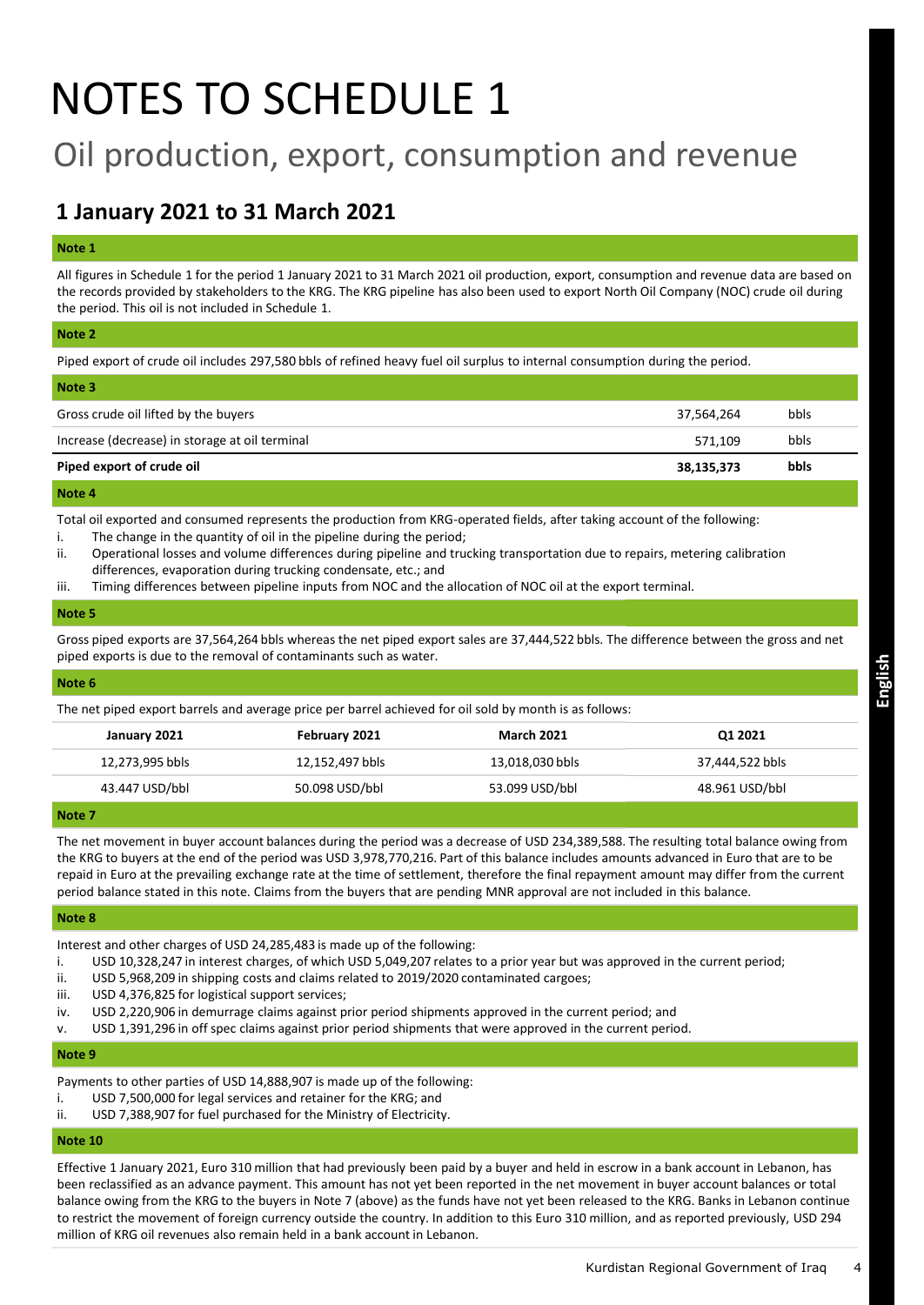### **KURDISH TRANSLATION**

**وەرگێڕانى كوردی** 

هەرێمی کوردستان-عێراق

٦ی کانونی یەکەم ۲۰۲۱ ئەنجومەنی هەرێمی بۆ کاروباری نەوت و گاز لە هەرێمی کوردستان حکومەتی هەرێمی کوردستان **وردبینیی بەرهەمهێنان، هەناردەکردن، بەکاربردن و داهاتی نەوتی حکومەتی هەرێمی کوردستان، لە ماوەی نێوان 1ى کانونی دووەمی ٢٠٢1 تا 31ى ئاداری ٢٠٢1** ۱.۱ ئێمە لەالیەن ئەنجومەنی هەرێمی بۆ كاروبارى نەوت و گازی هەرێمی کوردستانەوە دەستنیشانکراین بۆ ئەنجامدانی وردبینی لە خشتەی بەرهەمهێنان، هەناردەکردن، بەکاربردن و داهاتی نەوت بۆ ساڵی ۲۰۲۱ و هەروەها بۆ ساڵەكانی پێشووتری ۲۰۱4 تا .۲۰۲۰

۲.۱ ئێمە وردبینیمان تەواوكرد بۆ خشتەی هەناردەکردن، بەکاربردن و داهاتی نەوت لە ماوەی نێوان ۱ى کانونی دووەمی ۲۰۲۱ تا 3۱ى ئاداری ۲۰۲۱ )چارەكی یەکەمی ۲۰۲۱(، بەپێى خشتەی )۱( كە هاوپێچی ئەم راپۆرتە کراوە. پێشتر وردبینیمان تەواوكرد بۆ خشتەی هەناردەكردن، بەكاربردن و داهاتی نەوت لە ماوەی نێوان ۱ى کانونی دووەمی ۲۰۱7 تا 3۱ى کانونی یەکەمی ،۲۰۲۰ و ڕاپۆرتیشمان دەربارەی پێشکەش کرد.

- 3.۱ ڕێکارەکانی ئێمە بۆ ئەم ڕاپۆرتە پێکهاتبوون لە وردبینیکردنی هەناردەکردن و تۆماری فرۆشتنەکان، ئەنجامدانی سەردانی مەیدانی پێویست، وردبینیکردنی تۆمارەکانی پێوانەی بەرهەمهێنان، داواكردنى زانیارى لە کۆمپانیاکانی نەوت، هەروەها گرتنەبەری ڕێکاری دیكەى پێویست.
	- 4.۱ ئەمانەی خوارەوە ئەنجامەکانی وردبینییەکەی ئێمەن:
- ۱.4.۱ بۆ هەناردەکردن و بەکاربردنی نەوت -هیچ بەیانێکی نادروستمان بەدینەکرد لە زانیارییەکانی هەناردەکردن و بەکاربردنی نەوت لە ماوەی نێوان ۱ى کانونی دووەمی ۲۰۲۱ تا 3۱ى ئاداری .۲۰۲۱
- ۲.4.۱ بۆ فرۆشتنی نەوت -هیچ بەیانێکی نادروستمان بەدینەکرد لە زانیارییەکانی فرۆشتنی نەوت و کۆی بڕی پارەی وەرگیراوی مانگانە لە ماوەی نێوان ۱ى کانونی دووەمی ۲۰۲۱ تا ۳۱ى ئادارى ۲۰۲۱.
- 5.۱ ئەم ڕاپۆرتە سنووردارە بۆ زانیارییەکانی ناو خشتەی )۱( و هیچ زانیارییەکی دیکە ناگرێتەوە کە لەالیەن حکومەتی ھەرێمی کوردستانـەوە ئامادەکراون یان بلاوکراونـەتـەوە. بـەرھەممهێنان لـه کێلگە جیاوازەکان، بـابـەتن بۆ ڕێکاری تری وردبینی و پشتڕاستکردنەوە، ئەو پرۆسەیەش ئێستا بەردەوامە.
- ٦.۱ تەکنیکی وەرگرتنی نموونە )سامپڵ( و تەکنیکی دیکەمان بەکارهێناوە، تا ئەو جێگەیەی بە پێویستمان زانی بێت بۆ پشتر استکردنـموءی زانـیارییـهکانـی خشتهءی (۱)<sub>.</sub> وردبینـی ئێمه و دروستـی و تـمواوی زاننیارییبهکان پشت دەپـمستێت به بەڵگەنامەی پێشکەشکراو لەالیەن هەموو الیەنە پەیوەندیدارەکانەوە )بەرهەمهێنەرانی نەوت، پااڵوگەکان، بازرگانانی فرۆشى نەوت، بەکارخەری بۆری نەوت و وەزارەتی سامانە سروشتییەکانی حکومەتی هەرێمی کوردستان) لەسەر بنەمای دروستى و تەواويى زانيارييەكان.
- 7.۱ ئەم ڕاپۆرتە ئامادەکراوە بۆ ئەنجومەنی هەرێمی بۆ كاروبارى نەوت و گازی هەرێمی کوردستان و )دیلۆیت( بەرپرسیار نییه له بۆچوون یان خستنەرووی هەر نادروستیی، کەموکوری یان هالمەیک له زانیارییەکانی ئەم<br>راپزرتەدا له بەرامبەر هەر لایەننکی سنیەم، و (دیلزیت) بەرپرسیاره له بەرامبەر ئەنجومەنی هەربمی بۆ كاروبارى نەوت و گازی هەرێمی کوردستان، و هیچ الیەنێک، جگە لە ئەنجومەنی هەرێمی بۆ كاروبارى نەوت و گازی هەرێمی کوردستان، مافی پشتبەستنی بەم ڕاپۆرتە نییە، بۆ هەر مەبەستێک بێت.
- 8.۱ ئەم ڕاپۆرتە و خشتەی )۱( بە زمانەکانی عەرەبی و ئینگلیزیش باڵوکراونەتەوە، ئەگەر هەر دژیەکییەک هەبوو لەنێوان دۆکۆمێنتەکان بە زمانە جیاوازەکان، دەقە ئینگلیزییەکە یەکالکەرەوەیە.

دڵسۆزتان

Robert O'Hanlon Deloitte & Touche (M.E.)

Neil Hargreaves Deloitte Professional Services (DIFC) Limited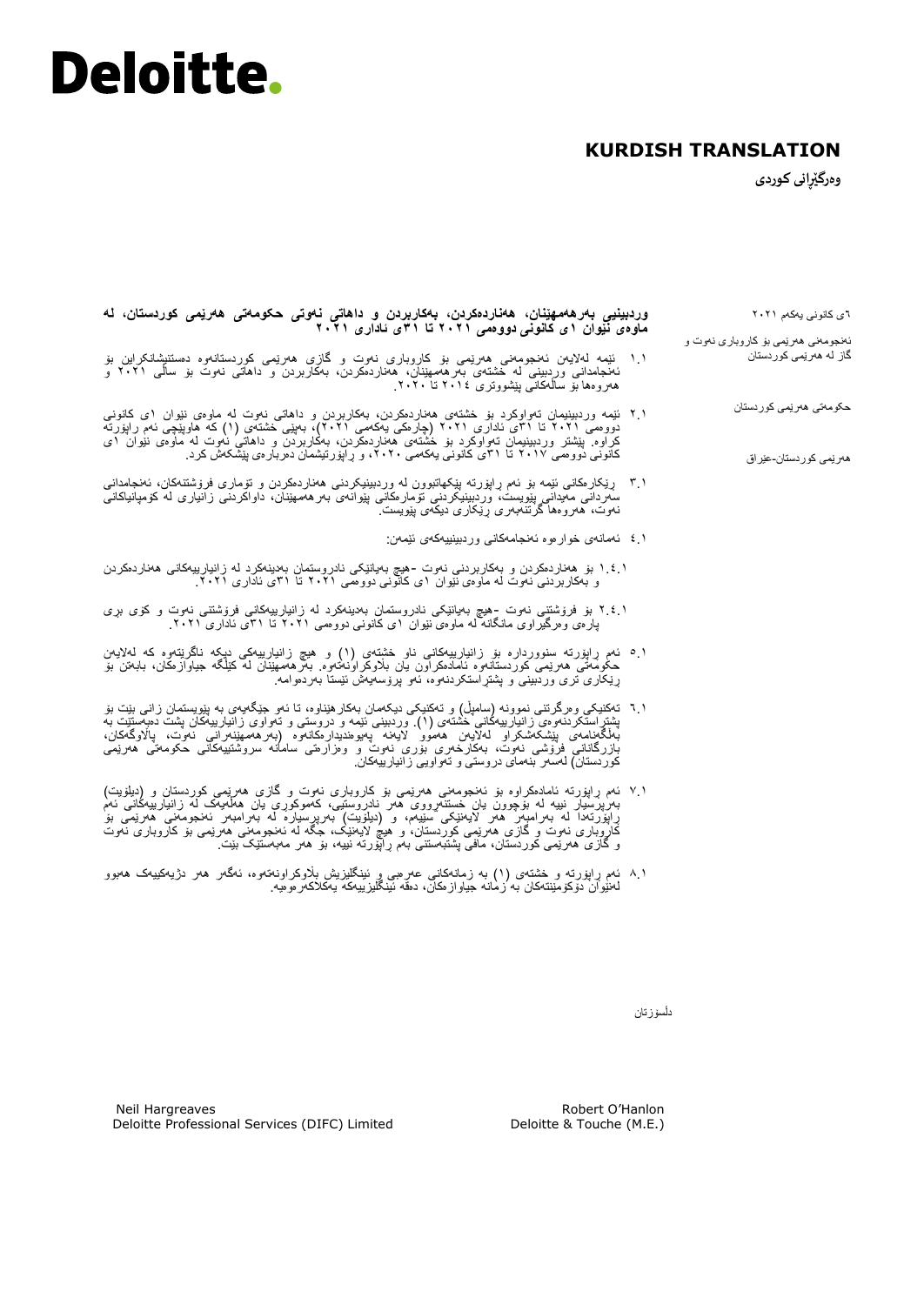## **خشتەی ژمارە 1**

بەرهەم هێنان، هەناردەکردن، بەکاربردن و داهاتەكانى نەوت

**1ى کانونی دووەمی ٢٠٢1 تا 31ى ئاداری ٢٠٢1**

|                                 | کۆی گشتی لەو ماوەيەدا                                                                                               | هاناردهکردن و بامکارپردنی ناموت $\left(\vec{\mathcal{E}}\right)$                                                                                                                                   |
|---------------------------------|---------------------------------------------------------------------------------------------------------------------|----------------------------------------------------------------------------------------------------------------------------------------------------------------------------------------------------|
| بەرمىل                          | $\mathsf{r}_{\lambda,1}\mathsf{r}_{\circ},\mathsf{r}_{\vee}\mathsf{r}$                                              | نهوتی خاوی هخاردهکراو به بۆری، بړوانه (تێیینی ۲) و (تێیینی ۳)                                                                                                                                      |
| بەرمىل                          | $\langle \rangle, \forall \land \tau, \land \tau$ .                                                                 | ړادهستکردنی نەوتی خاو لەلايەن وەزارەتی سامانە سروشتىيەكان بۆ پالاوتن، سافيي نەوتى قورس (تټيبنى ٢)                                                                                                  |
| بەرمىل                          | 115,577                                                                                                             | فرۆشتن بۆ پالاوگەكان                                                                                                                                                                               |
| بەرمىل                          | $\epsilon$ , , , $\epsilon$ $\tau$ , $\gamma$ $\gamma$ $\gamma$                                                     | كۆى ھەناردەكردن و بەكارېردن (تێبينى ٤)                                                                                                                                                             |
|                                 |                                                                                                                     |                                                                                                                                                                                                    |
|                                 | <mark>كۆى گشتى لە</mark> و ماوەيەدا                                                                                 | شىيكارى فرۆشتنى نەوتى خاوى ھەناردەكراو بە بۆرى $(\overline{\gamma})$                                                                                                                               |
| بەرمىل                          | $\forall y, \xi \xi, \delta \forall \xi$                                                                            | سافی نەوتی خاوی گواستراوه بۆ كړياران (واته سافی بړهكه پاش گواستنەومكانی تۆماركراو<br>لەسەر نەوتی خەزنكراو لە كۆگاكاندا و لابردنی پێكهاتەی ئاو)، بړوانه (تێبينی ㅇ)                                  |
| د <i>ۆ</i> لارى ئەمريكى         | $, \lambda$ rr, rr $, \lambda$ rr.                                                                                  | كۆي بەھاي نەوتى خاوي فرۆشراو                                                                                                                                                                       |
| بەرمىل/ \$                      | $\epsilon \wedge 971$                                                                                               | نێکړای نرخی بهدهستهاتوو بۆ پهك بەرمیل نەوتى فرۆشراو، بړوانه (نێبینی ٦)                                                                                                                             |
|                                 |                                                                                                                     |                                                                                                                                                                                                    |
|                                 | <mark>كۆى گشتى لەو ماوەيەدا</mark>                                                                                  | (b1)) شیکاری پالاوگه و فروشتنهکان <i>ی</i> ناوخو                                                                                                                                                   |
| بەرمىل                          | 115,577                                                                                                             | سافی نـهوت (نـهوتـی خاو و کوندێنسـهیت)ی گواسنراوه لـهلایـهن کړیـارانـهوه (سافـی بړـهکه پاش لابردنـی<br>پێکـهاتـهی نـاو و نـهو بړهیـهی بـه فیږنی دمچێت بـه هوّی بـههلمبوون لـه کـاتـی گواسنتـهوهدا) |
| دۆلارى ئەمرىكى                  | $v, r \lambda \lambda, q \cdot v$                                                                                   | کۆي بەھاي نەوتى خاو و كۆندێنسەيتى فرۆشراو                                                                                                                                                          |
| بەرمىل/ \$                      | $\circ$ 9 $\leq$ Y $\leq$                                                                                           | تیکړای نرخی یهك بەرمیلی نەوتى فرۆشراو                                                                                                                                                              |
|                                 | كۆى گشتى لەو ماوەيەدا                                                                                               | (أ) رِيْر دوى دارايي (التدفق المعالي)                                                                                                                                                              |
| دۆلار ئ ئەمريكى                 | $, \lambda \in \cdot \, , \forall \, \texttt{\textbackslash} \, \texttt{\textbackslash} \, \texttt{\textbackslash}$ | كۆى بەھاى نەوتى خاو و كۆندېنسەيتى فرۆشراو (ھەناردەكراو لەريى بۆرى و فرۆشتنى ناوخۆ)                                                                                                                 |
| دۆلارى ئەمرېكى                  | $(YY\xi,Y\lambda\vartheta,\circ\lambda\lambda)$                                                                     | گۆړ انکاری له ړهسیدی حیساباتی کړیار مکان، بړوانه (تیبینی ۷)                                                                                                                                        |
| دۆلارى ئەمريكى                  | $(Y \xi, Y \wedge \circ, \xi \wedge Y)$                                                                             | سوود و ړسووماتی دیکه، بړوانه (نټيبينی ۸)                                                                                                                                                           |
| دۆلارى ئەمرىكى                  | (201,111,111)                                                                                                       | پاردان بۆ شايستەي دارايى بەرھەمھێنەرانى نەوت                                                                                                                                                       |
| دۆلارى ئەمرېكى                  | (07, 56, 902)                                                                                                       | پارەدان له بىرامبىر تاريفى كۆمپانياي وزەي توركى (TEC)                                                                                                                                              |
| دۆلار <i>ی</i> ئە <i>مر</i> ىكى | (110, 211, 111)                                                                                                     | بړی پارەی دراو بۆ كۆمپانيای بۆريى كوردستان (KPC) بەگوێرەی ړێككەوتنى ئيمتيازى هێڵى بۆربيېەكان                                                                                                       |
| دۆلارى ئەمرېكى                  | $(1\xi, \lambda\lambda\lambda, 9 \cdot Y)$                                                                          | پاردان بۆ لايەنى سێيەم كە لەلايەن يان لە برى حكومەتى ھەرێمى كوردستان دراوە، بړوانە (نێيينى ٩)                                                                                                      |
| دۆلار ئ ئەمريكى                 | $\wedge$ $\epsilon$ $\wedge$ , $\vee$ $\circ$ $\cdot$ , $\wedge$ $\wedge$                                           | سافی داهاتی و مرگیر او لهلایهن حکومهتی ههریمی کوردستان له ماوهی فروشنتی نهوت و<br>چالاكييه پەيو ەنديدار ەكاندا                                                                                     |
| يۆرۆ                            | $r_1, \ldots, \ldots$                                                                                               | پارەی پێشەکی زیادە لە لایەن کړیارەوە کە ہێشتا نەدراوە بە حکومەتی ھەرێمی کوردستان<br>(تيبينى ١٠)                                                                                                    |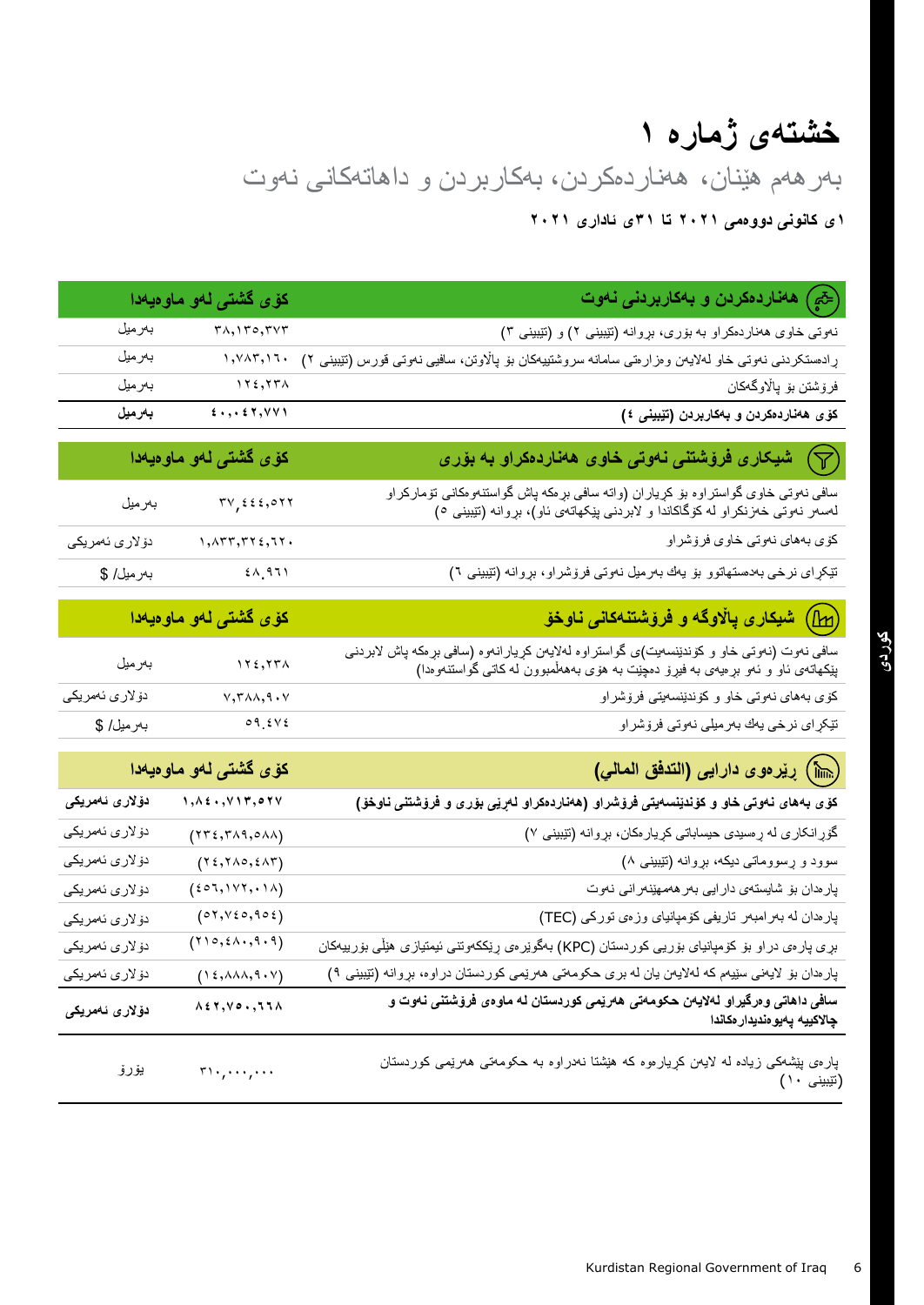### **تێبینییەكانی خشتەی ژمارە 1 1ى کانونی دووەمی ٢٠٢1 تا 31ى ئاداری ٢٠٢1** بەرهەم هێنان، هەناردەکردن، بەکاربردن و داهاتەكانى نەوت

#### **تێبینی 1**

هەموو ژمارەکانی خشتەی (۱) له ماوەی نێوان ۱ی کانونی دووممی ۲۰۲۱ تا ۳۱ی ئاداری ۲۰۲۱ بۆ زانیارییەکانی بەرهەمهێنان، هەناردەکردن، بەکاربردن و داهاتەکانی نەوت، لەسەر بنەمای ئەو تۆمارانەن كە لەلايەن خاوەن بەرژەومندىيەكانەوە پێشكەش مەرقىي كوردستان كراون. ھەروەھا بۆرپی حكومەتی ھەرپمی كوردستان بەكاردێت بۆ هەناردەكردنی نەوتی خاوی كۆمپانیای نەوتی باكوور )NOC )لەو ماوەیەدا. خشتەی )۱( ئەم نەوتەی لەخۆنەگرتووە.

#### **تێبینی ٢**

نەوتی خاوی هەناردەكراو لەرپی بۆربیەوە لە ناویشیدا بری ۲۹۷٫۰۸۰ بەرمیل لە نەوتی قورسی پالیوراو سەرەرای بەكاربردنی ناوخۆیی لە ماوەی دیاریكراودا.

|                                             | تێیینی ۳ |
|---------------------------------------------|----------|
| كۆي نەوتى خاوي گواستراوه لەلايەن كړيارانەوه |          |

| .                                                      |                            |         |
|--------------------------------------------------------|----------------------------|---------|
| زيادبوون (كەمبوونەوە) لە كۆگاكان لە تټرمينالْمى نەوتدا | $0 \vee 1 \cdot 1 \cdot 9$ | بەر مېل |
| لەوت <i>ى</i> خاوى ھەناردەكراو بە بۆرى                 | ۳۸٬۱۳۵٬۳۷۳                 | بەرمىل  |

#### **تێبینی ٤**

سەرجەم نەوتی هەناردەكراو و بەكاربراوی نەوتی بەر ھەمهێنراو دەردەخەن لەكلىك كەركەن كەردىستانەو مەرپور دەبريزن، لەدوای رەچلوكردنی ئەمانەی خوارەوە: ١( گۆڕانکاری لە بڕی نەوتی هاوردەکراو لەڕێی بۆرییەکان لەو ماوەیەدا؛

٢) بەفیرۆچوو لە کاتی پرۆسەکان و جیاوازی لە قەبارەکان لە کاتی گواستنەوە لەرپی و تانکەردا روودەدەن بە هۆی چاککردنەوەکان، جیاوازی لە خوێندنەوەی ئامێرەکانی پێوانەکردن، بەهەڵمبوون لە کاتی گواستنەوەی کۆندەینسەیت بە تانکەر، ...تاد؛ و

٣) جیاوازی كات له نێوان داخلكراومكاني بۆرييەكان لەلايەن كۆمپانیای نەوتی راكىتىكى كۆمپان بوتی كۈمپانیای نەوتی باكوور لە وێستگەی هەناردەكردن.

#### **تێبینی ٥**

کۆی گشتی هەناردەكراو لەړنى بۆرييەوە بریتییە لە ٢٧,٥٦٤,٢٦٤ بەرمیل، لەكاتێكدا سافی بړی هەناردەكراوی فرۆشراو لەڕێی بۆربیەوە بریتییە لە 7٧,٤٤٤,٥٢٢ بەرمیل. هۆکاری جیاوازی نێوان كۆی گشتی هەناردەكردن و بڕی هەناردەکراوی فرۆشراو دەگەڕێتەوە بۆ البردنی خەوشەكان، وەك ئاو.

#### **تێبینی ٦**

سافی ژمارەی بەرمیلى هەناردەکراو لەڕێی بۆرییەوە لەگەڵ تێكڕای نرخى یەك بەرمیلی نەوتی فرۆشراو مانگانە بەم شێوەیەی خوارەوە:

| کانونی دوو ممی ۲۰۲۱ | شوباتی ۲۰۲۱        | ئادارى ۲۰۲۱         | چار ەكى يەكەمى ٢٠٢١                                    |
|---------------------|--------------------|---------------------|--------------------------------------------------------|
| ١٢,٢٧٣,٩٩٥ بەرمىل   | ١٢,١٥٢,٤٩٧ بەرمىل  | ۱۳٬۰۱۸٬۰۳۰ بەرمىل   | ۳۷٬٤٤٤٫٥٢٢ بەرمىل                                      |
| ٤٣.٤٤٧ دۆلار/بەرمىل | ۰۰۰۹۸ دۆلار/بەرمىل | ۰۹۹.۳۰ دۆلار/بەرمېل | ٤٨.٩٦١ دۆلار/بەرمېل                                    |
|                     |                    |                     | the second company of the second company of the second |

**تێبینی 7**

سافی گزرِ انکاریی له رِمسیدی حساباتی كرِیار مکان له ماومی ناماژمپیراودا دابمزینی بهنویوه به بری ۲۴٫۳۸۹٫۰۸۸ دۆلاری ئەمریکی. له ئەنجامدا كۆی رِ مسیدی قەرزاریی حكومەتی هەرټمی كوردستان لە بەرژەومندیی كړیارمكان لە كۆتایی ماومكەدا دەكاتە 3,978,۲٫۹۷۸,۲۷۰ دۆلارى ئەسرىكى. بەشنىڭ لەم روسیدە بریتییە لە ئەو برە پارانەی پێشەكی به یۆرۆ دراون كه دەبێت به یۆرۆ بدرێنەو بە نرخی ئاڵوگۆردن باکتاوكردندا، بەمەش بری دانەوەی پارەی كۆتایی لەوانەیە جیاواز بێت لەگەڵ رەسیدی ماوەی ئیستای ئاماژمپێدراو لەم تێبینییه. داواكاری كړیارمكان كە چاوەروانی رەزارەتی سامانە سروشتییەكان دمكەن لەم رەسىددا شوێنی ناكرێتەوه. پارميەكی زێدمكی بو بړی . ۳۱ ملیۆن یۆرۆ کە پێشتر دراوە و لە (ضمان-سەنەد) دانراوە، لەلایەن کړیارەو، پیشکەشکراوە وەک پارەدانى پیشکەشکراوندان بولسكىشکرىدنە لەللايەن حکومەتی ھەرپمی کوردستان پەسەند نەکراوە، لەبەرئەوە ئەو بڕە پارەیە لە خشتەی ژمارە )۱( دانەنراوە.

#### **تێبینی ٨**

سوود و ڕسووماتەكانی دیکە كە بەهاكەی ۲4,۲85,483 دۆالری ئەمریكییە لەمانەی خوارەوە پێكدێت:

- ۱) ۱۰٫۳۲۸٫۲٤ دۆلاری ئەمریکی وەك ڕسووماتى سوود، هەروەکو ۰٫۰٤٩٫۲۰۷ دۆلاری ئەمریکی دەگەڕێتەوە بۆ ساڵی پێشتر بەڵام لە ماوەی ئێستادا پەسەندکراوە،
	- ۲( 5,9٦8,۲۰9 دۆالری ئەمریکی وەک تێچووەکانی گواستنەوە و ئەو داوایانەی کە دەگەڕێنەوە بۆ ساڵی ۲۰۲۰/۲۰۱9 پەیوەندیدار بە کارگۆی خەوشدار،
		- 3( 4,37٦,8۲5 دۆالری ئەمریكی بەرامبەر بە خزمەتگوزارییەکانی پشتیوانیی لۆجستی،
		- 4( ۲,۲۲۰,9۰٦ دۆالری ئەمریكی وەک داوای قەرەبووی دواکەوتن لە بەرامبەر ماوەی پێشوەختی شەحنكردن کە لە ماوەی ئێستادا پەسەندکراوە؛ و
- 6) ۱,۳۹۱,۲۹۲ دۆلاری ئەمریکی ومک داواکانی پەیوەندیدار به نەوتی خاوی بیّ مواسەفات لە بەرامبەر ماوەی پێشوەختی شەحنكردن کە لە ماوەی ئێستادا پەسەندکراوە.

#### **تێبینی ٩**

- خەرجییە گشتییەکان بۆ لایەنی سێیەم كە بەھاكەی ۱،۸۸۸٫۹۰۷ دۆلاری ئەمریكییە لەمانەی خوار وو پێكدێت:
- 1) 7,5۰۰,۰۰۰ دۆالری ئەمریكی بەرامبەر بە خزمەتگوزاریی یاسایی و کرێی پارێزەرایەتی بۆ حكومەتی هەرێمی كوردستان؛ و
	- 2) 7,388,9۰7 دۆالری ئەمریكی بەرامبەر بەو سووتەمەنییەی بۆ وەزارەتی كارەبا كڕاوە.

#### **تێبینی 1٠**

کارپێکراوە لە ۱ی کانونی دوومی ۲۰۲۱ ، ۳۱۰ ملیزن یۆرز کە پێشتر لە لایەن کړیاریکەو، درابوو و حسابی بانکی گلدراومتەو، لە لوبنان، ومکو پارەی پێشەکی هەژماری بۆ کرا. ئەم برە پارەیه هێشتا راپۆرت نەكراوە لە سافی گۆرانكاری حساباتی كړيارەکە لۇرى تەرزاریی حكومەتی ھەرپى كوردستان لە بەرژەومدیی كړیارەكان لە تێبینی 7 (سەرەوە) چونکە بړەکە هێشتا نەدراوە بە حکومەتی ھەرێمی کوردستان. بانکەکانی لوبنران لەپران تان باندان باندان لە دەرەوى لوبنان. سەرباری ئەم 3۱۰ ملیۆن یۆرۆیە، و وەکو پێشتر راپۆرت کراوە، ۲۹٤ ملیۆن دۆلاری ئەمریکی لە داهاتی نەوتی هەرێمی کوردستان گلدراوەتەوە لە حسابێکی بانکی لە لوبنان.

 $TV, 072, 772$  بەرمىل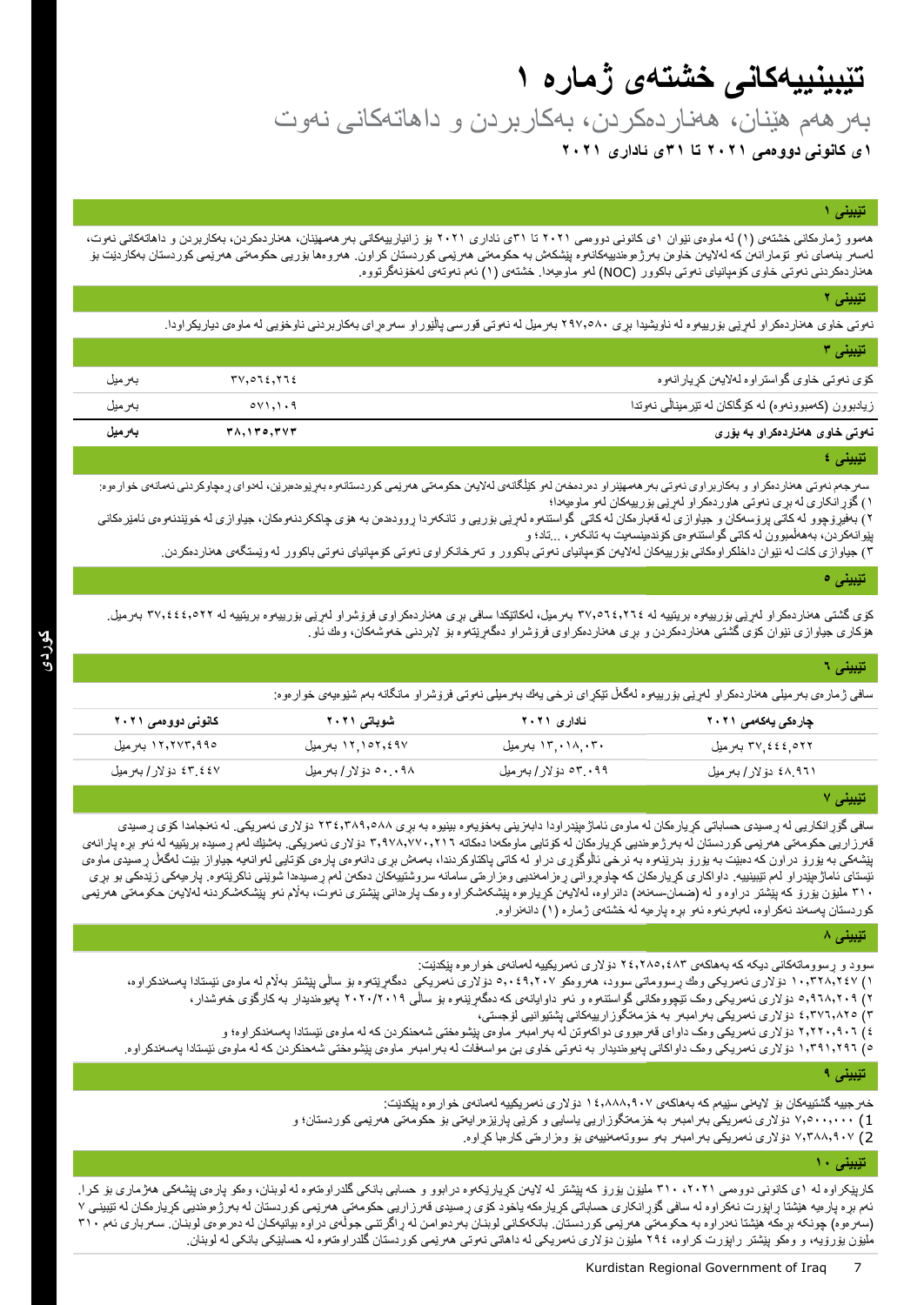### **ARABIC TRANSLATION**

#### **الترجمة العربية**

**مراجعة إلنتاج وصادرات واستهالك وإيرادات النفط لحكومة إقليم كردستان في العراق خالل الفترة من ١ كانون الثاني 202١ إلى ٣١ آذار 202١**

- تم تعییننا من قبل المجلس اإلقلیمي لشؤون النفط والغاز في حكومة إقلیم كردستان لمراجعة إنتاج النفط وتصدیره واستهالكە وإیراداتە لعام ۱.۱ ،٢٠٢١ إضافة إلى السنوات السابقة ٢٠١٤ إلى .٢٠٢٠
- ١٠٪ لقد استكملنا مراجعتنا لجدول تصدير النفط واستهلاكه وإيراداته خلال الفترة من ١ كانون الثاني ٢٠٢١ إلى ٣١ آذار ٢٠٢١ ("الربع الأول من ٢٠٢١"( المرفق تحت الجدول رقم ١ من هذا التقریر. قمنا في السابق بمراجعة ورفع تقریر عن جدول تصدیر النفط واستهالكە وإیراداتە خالل الفترة من ١ كانون الثاني ٢٠١٧ إلى ٣١ كانون األول .٢٠٢٠
- شملت إجراءاتنا مراجعة سجالت التصدیر والمبیعات؛ وإجراء زیارات للموقع؛ واالستفسار عن منتجي النفط؛ ومراجعة سجالت قیاس اإلنتاج ۱.3 واتخاذ إجراءات أخرى حسب الحاجة.
	- وفیما یأتي ما توصلنا إلیە من نتائج: ۱.4
- تصدیر واستهالك النفط لم نجد أي بیان غیر صحیح في بیانات تصدیر واستهالك النفط خالل الفترة من ١ كانون الثاني ٢٠٢١ إلى ۱.4.۱ ٣١ آذار .٢٠٢١
- مبیعات النفط لم نجد أي بیان غیر صحیح في بیانات مبیعات النفط وصافي المبلغ المستلم من قبل حكومة إقلیم كردستان خالل الفترة ۱.4.۲ ...<br>من ١ كانون الثاني ٢٠٢١ إلى ٣١ آذار ٢٠٢١.
	- یقتصر هذا التقریر على البیانات الواردة في الجدول رقم ١ وال یشمل أي معلومات إضافیة قد تكون صدرت أو نُشرت من قبل حكومة إقلیم ۱.5 كردستان.
- <sup>7, 1</sup> لقد استخدمنا أسلوب العينات وغيره من الأساليب بالقدر الذي وجدناه ضرورياً للتحقق من البيانات الواردة في الجدول رقم ١<sub>٠</sub> وقد اعتمدت المراجعة التي قمنا بها على المستندات التي تم تزویدنا بها من قبل كافة أصحاب المصلحة )منتجي النفط، محطات التكریر، تجار النفط، مشغل خط الأنابیب ووزارة الموارد الطبیعیة في حكومة إقلیم كردستان) وعلى دقة واكتمال ما سبق.
- <sup>۱٫۷</sup> تم إعداد هذا التقرير كي يتم استخدامه من قبل المجلس الإقليمي لشؤون النفط والغاز . لا تتحمل ديلويت أي مسؤولية أو التزام تجاه أي طرف ثالث عن اآلراء الواردة في هذا التقریر أو عن أي أخطاء أو تجاوزات تخص المعلومات الواردة في هذا التقریر. ال یحق ألي طرف ثالث غیر المجلس الإقلیمی لشؤون الّنفط والغاز الاعتماد علّمی هذا التقریر لأي غرض مهما كان.
	- ١٠٨ تم إصدار هذا التقرير والجدول رقم ١ باللغتين العربية والكردية أيضاً، وفي حال وجود أي اختلافات ببين هذه المستندات، ستسود النسخة الصادرة باللغة اإلنجلیزیة.

وتفضلوا بقبول فائق االحترام والتقدیر،

نیل هارجریفز ديلويت للخدمات المهنية (مركز دبي المالي العالمي) المحدودة

روبرت أوهانلون دیلویت آند توش، (الشرق الأوسط)

٦ كانون األول ٢٠٢١ المجلس اإلقلیمي لشؤون النفط والغاز حكومة إقلیم كردستان في العراق إقلیم كردستان، العراق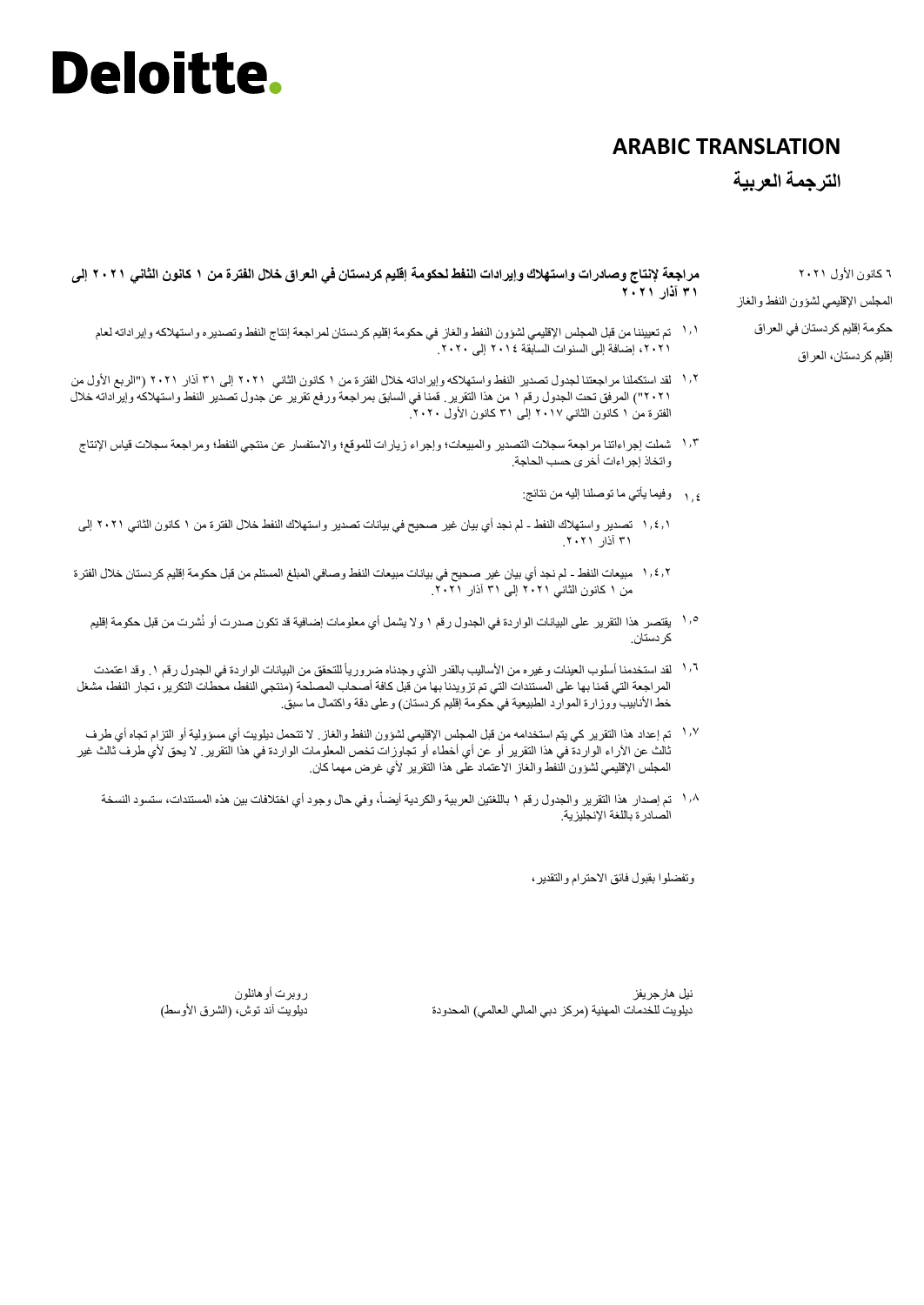# الجدول رقم ١

إنتاج وصادرات واستهالك وإیرادات النفط

**١ كانون الثاني 202١ - ٣١ آذار 202١**

|                | إ <mark>ج</mark> مالي الفترة                                                               | $\left(\frac{1}{2}a_{\alpha}\right)$<br>النفط صادرات واستهلاك                                                        |
|----------------|--------------------------------------------------------------------------------------------|----------------------------------------------------------------------------------------------------------------------|
| برميل          | $\mathsf{r}_{\lambda,1}\mathsf{r}_{\circ,\mathsf{r}\vee\mathsf{r}}$                        | صادرات النفط الخام عبر الأنابيب (الملاحظة ٢ والملاحظة ٣)                                                             |
| برميل          | 1, YAT, 17.                                                                                | النفط الخام الذي تم تسليمه ليتم تكريره من قبل وزارة الموارد الطبيعية، صافي HFO (الملاحظة ٢)                          |
| برميل          | 115,771                                                                                    | المبيعات إلى محطات التكرير                                                                                           |
| برميل          | $\epsilon$ ,, $\epsilon$ , $\gamma$                                                        | إجمالي الصادرات والاستهلاك (الملاحظة ٤)                                                                              |
|                | إ <mark>ج</mark> مالي الفترة                                                               | تحليل مبيعات الصادرات عبر الأنابيب<br>$\bm{\nabla}$                                                                  |
| برميل          | $\mathbf{r} \mathbf{v}, \mathbf{z} \mathbf{z}, \mathbf{z} \mathbf{y}$                      | صافي النفط المنقول من قبل المشترين (صافي الكمية بعد حركة المخزون و إزالة  المحتوى المائي) (الملاحظة ٥)               |
| دولار أمريكي   | $1, \Delta \mathbf{r} \mathbf{r}, \mathbf{r} \mathbf{r} \epsilon, \mathbf{r} \mathbf{r}$ . | إجمالي القيمة المحققة من النفط الخام المباع                                                                          |
| دولار/ للبرميل | 2A.971                                                                                     | معدل سعر البرميل الواحد المحقق للنفط المباع (الملاحظة ٦)                                                             |
|                | إ <mark>جمالي الفترة</mark>                                                                | تحليل محطة التكرير والمبيعات المحلية<br>$(\overline{w})$                                                             |
| برميل          | 115,554                                                                                    | صافي النفط (الخام والمكثف) المنقول من المشترين (صافي الكمية بعد إزالة المحتوى المائي وخسارات التبخر عند النقل)       |
| دولار أمريكي   | $V, T \wedge \wedge, 9 \cdot V$                                                            | مجموع قيمة النفط الخام والمكثفات المباع                                                                              |
| دولار/للبرميل  | 09.5Vt                                                                                     | معدل سعر البرميل المحقق من النفط المباع                                                                              |
|                | إجمالي الفترة                                                                              | التدفقات المالية<br>$\sqrt{m}$                                                                                       |
| دولار أمريكي   | 1, 12., 117, 071                                                                           | إجمالي القيمة المحققة من النفط الخام ومكثفات الغاز الطبيعي المباع (الصادرات المنقولة عبر الأنابيب والمبيعات المحلية) |
| دولار أمريكي   | (552, 549, 011)                                                                            | صافي التغيير في أرصدة حسابات المشترين (ملاحظة ٧)                                                                     |
| دولار أمريكي   | $(Y\xi, Y\Lambda o, \xi\Lambda Y)$                                                         | الفائدة والرسوم الأخرى (الملاحظة ٨)                                                                                  |
| دولار أمريكي   | $(207,1VY,-1A)$                                                                            | دفعات لمنتجي النفط                                                                                                   |
| دولار أمريكي   | (07,020,902)                                                                               | دفعات التعرفة لشركة الطاقة التركية (TEC)                                                                             |
| دولار أمريكي   | (110,21.9.9)                                                                               | دفعات مقدمة إلى شركة أنابيب كردستان (KPC) بموجب اتفاقية الامتياز الخاصة بأنابيب النفط                                |
| دولار أمريكي   | $(1\xi, \Lambda\Lambda\Lambda, \Im\cdot V)$                                                | دفعات مقدمة إلى أطراف أخرى بواسطة أو بالنيابة عن حكومة إقليم كردستان (الملاحظة ٩)                                    |
| دولار أمريكي   | $\lambda$ ٤٢,٧٥., ٦٦٨                                                                      | صافي الرصيد النقدي المستلم عن المبيعات والأنشطة المرتبطة بها من قبل حكومة إقليم كردستان                              |
| يورو           | $r_1, \ldots, \ldots$                                                                      | دفعة مقدمة إضافية من المشتري لم يتم الإفراج عنها بعد لحكومة إقليم كردستان                                            |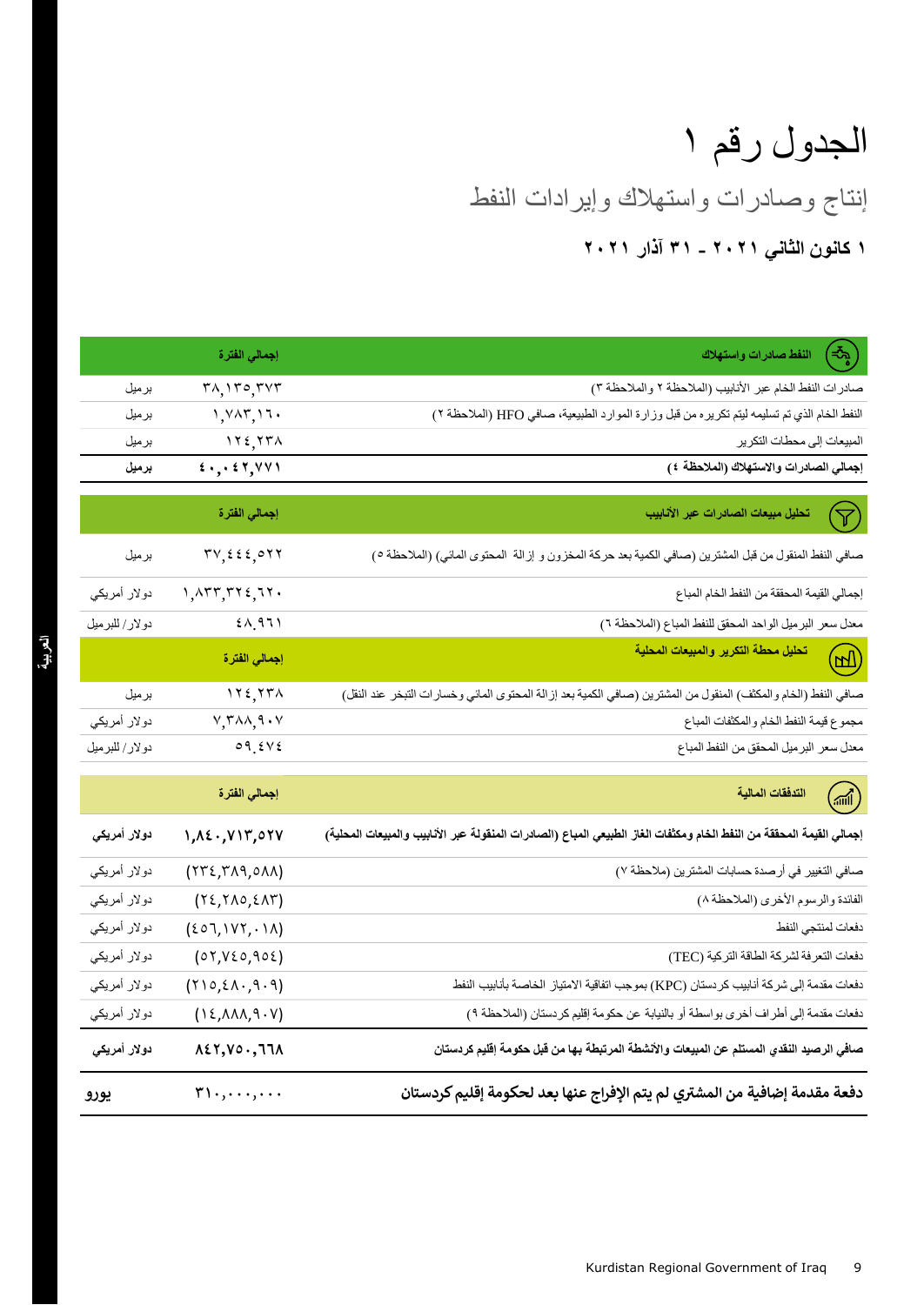## مالحظات الجدول رقم ١

إنتاج وصادرات واستهالك وإیرادات النفط

### **١ كانون الثاني 202١ - ٣١ آذار 202١**

#### **مالحظة :١**

جمیع الأرقام الواردة في الجدول رقم ١ خلال الفترة من ١ كانون الثاني ٢٠٢١ - ٣١ آذار ٢٠٢١ فيما يتعلق وسادرات واستهلاك وإيرادات النفط مبنية على السجلات المقدمة من قبل أصحاب المصلحة إلى حكومة إقلیم كردستان. تم أیضا استخدام خط الأنابیب لحكومة إقلیم كردستان لتصار الخاص الذصال فضل الشمال خلال الفترة. لم یتم شمل هذا النفط في الجدول رقم .١

### **مالحظة :2**

یشمل تصدیر النفط الخام باألنابیب 297,580 برمیل من فائض نفط الوقود الثقیل المكرر إلى االستهالك الداخلي خالل هذه الفترة.

| ملاحظة ٠٣                                  |                     |       |
|--------------------------------------------|---------------------|-------|
| إجمالي النفط الخام المنقول من قبل المشترين | <u>77,072,772</u>   | برميل |
| الزيادة (النقصان) في التخزين في محطة النفط | 0V1.1.9             | برميل |
| صادرات النفط الخام عبر الأنابيب            | <b>TA. 150. TVT</b> | برميل |

#### **مالحظة :4**

يمثل إجمالي صادر ات و استهلاك النفط ما یتم إنتاجه من الحقول المُشغلة من قبل حكومة إقلیم كر دستان بعد أخذ ما یأتي بالاعتبار :

- i. تغیّر كمیة النفط المصدر عبر األنابیب أثناء الفترة؛
- ii. الخسائر التشغيلية ومقدار الفروقات الناتجة عن النقل عبر الأنابيب وعبر الشاحنات نتيجة لعمليات النحنلافات الناتجة عن معايرة أجهزة القياس، التبخر أثناء نقل المكثفات، إلخ.؛ و
	- iii. اختالفات التوقیت بین الضخ عبر األنابیب من شركة نفط الشمال وكمیة النفط المخصصة لشركة نفط الشمال في محطة التصدیر.

#### **مالحظة :٥**

بلغ اجمالي صادرات النفط الخام عبر الأنابيب ٣٧,٥٦٤,٢٦٤ برميلاً، بينما بلغ صافي مبيعات الصادرات عبر الأنابيب ٣٧,٤٤٤,٥٢٢ برميلاً. والفرق ما بين إجمالي وصافي الصادرات عبر األنابیب هو نتیجة إلزالة الملوثات مثل الماء.

#### **مالحظة :6**

**العربیة**

بلغ صافي صادر ات النفط عبر الأنابيب ومعدل سعر البرميل الواحد المحقق للنفط المباع في الشهر ما يأتي:

| الربع الأول ٢٠٢١      | آذار ۲۰۲۰               | شىلط ٢٠٢١           | كانون الثاني ٢٠٢١     |
|-----------------------|-------------------------|---------------------|-----------------------|
| ۳۷,٤٤٤,٥٢٢ برميل      | ۱۳٫۰۱۸,۰۳۰ برمیل        | ۱۲٫۱۵۲٫٤۹۷ برمیل    | ١٢,٢٧٣,٩٩٥ برميل      |
| ٤٨.٩٦١ دولار/ للبرميل | ۰۹۹ ۲.۰۹۹ دولار/للبرمیل | ۰.۰۹۸ دولار/للبرميل | ٤٣.٤٤٧ دولار/ للبرميل |
|                       |                         |                     |                       |

#### **مالحظة :٧**

حقق صافي التغيير في أرصدة حساب المشتري خلال الفترة انخفاضاً بقيمة ٧٣٤,٣٨٩,٥٨٨دولار أمريكي. وبلغ رصيد إجمالي الناتج المستحق الدفع من حكومة إقليم كردستان للمشترين في نهاية الفترة مبلغا وقدره ٢,٩٧٨,٧٧٠,٢١٦ دولار أمريكي. ويتضمن جزء من هذا الرصيد مبالغ مسبقاً باليورو وسيتم سدادها باليورو بحسب سعر الصرف السائد في وقت السداد، وعلیه فإن قیمة المبلغ النهائي قد تختلف عن رصید الفترة الحالیة المذكور في هذه الملاحظة. المطالبات من المشترین والتي لا تزال قید موافقة وزارة الموارد الطبیعیة غیر مشمولة ضمن هذا الرصید. وقد مثل المشتري مبلغا إضافیا بقیمة ٣١٠ ملیون والحته والحتفاظ به كضمان، على أنه دفعة مقدمة للنفط ولكن لم يتم قبول هذا التمثيل من قبل حكومة إقليم كردستان، وبالتالي لم يتم الإبلاغ عن هذه الأموال في الجدول ١.

#### **مالحظة :٨**

تتألف الفوائد والرسوم األخرى البالغة 24,285,483 دوالر أمریكي مما یلي:

- يك .1 10,328,247 رسوم فائدة، منها دوالر أمري 5,049,207 ة الحالية؛ الفب <sup>ر</sup> يك يرتبط بالسنة السابقة الموافق عليها ف دوالر أمري ي ֦֧֢ׅ
	- يك .2 5,968,209 تكاليف شحن ومطالبات ارتبطت بالشحنات الملوثة لعام دوالر أمري 2019/2020؛
		- يك لخدمات الدعم اللوجسرت <sup>ي</sup> .<sup>3</sup> 4,376,825 ؛ دوالر أمري
	- .4 2,220,906 ة الحالية؛ و الفب <sup>ر</sup> ة السابقة المعتمدة ف يك لمطالبات غرامات التأخربمقابل شحنات الفب <sup>ر</sup> دوالر أمري ي ֧֦֧֦֧֦֧֦֧֦֧֦֧֦֧֦֧֦֧֚֬֜֜֓֓֡֜֜֜֜֜֜֞֓֡֬
- 5. ٢٩١,٢٩٦, دولار أمريكي لمطالبات خاضعة للمواصفات مقابل شحنات الفترة السابقة التي تمت الموافقة عليها في الفترة الحالية.<br>5. ٢٩١,٢٩٦, دولار أمريكي لمطالبات خاضعة للمواصفات مقابل شحنات الفترة السابقة التي تمت الم ي ֦֢֦֧֦֧֦֧֦֧֦֧֦֧֧֚֚֚֡֜֜֓֜ ي

#### **مالحظة :9**

دفعات لأطراف أخرى بقيمة ١٤,٨٨٨,٩٠٧ دولار أمريكي تتألف مما يلي:

- يك .1 7,500,000 للخدمات القانونية ودفعات ثابتة لحكومة إقليم كردستان؛ و دوالر أمري
	- ول الذي تم رش .2 7,388,907 اؤه لوزارة الكهرباء يك للبب <sup>ر</sup> دوالر أمري .

#### **مالحظة :١0**

من ١ كانون الثاني ٢٠٢١ ، تمت إعادة تصنيف مبلغ وقدره ٣١٠ مليون يورو التي سبق أن دفعها مشتري واحتفظ بها في حساب ضمان في حساب مصرفي في لبنان، كدفعة مقدمة. لم یتم الإبلاغ عن هذا المبلغ حتى الآن في صافي الحركة في أرصدة حساب المشتري أو الرصید الإجمالي المستحق من حكومة إقلیم كردستان للمشترین في الملاحظة ٧ (أعلاه) حیث لم يتم الإفراج عن الأموال إلى حكومة إقليم كردستان بعد. تواصل البنوك في لبنان تقييد حركة العملات الأجنبية خارج البلاد. بالإضافة إلى هذا المبلغ ٣١٠ مليون يورو، وكما ورد سابقًا، فإنه ال یزال المبلغ ٢٩٤ ملیون دوالر من عائدات النفط لحكومة إقلیم كردستان محتجزة أیضا في حساب مصرفي في لبنان.